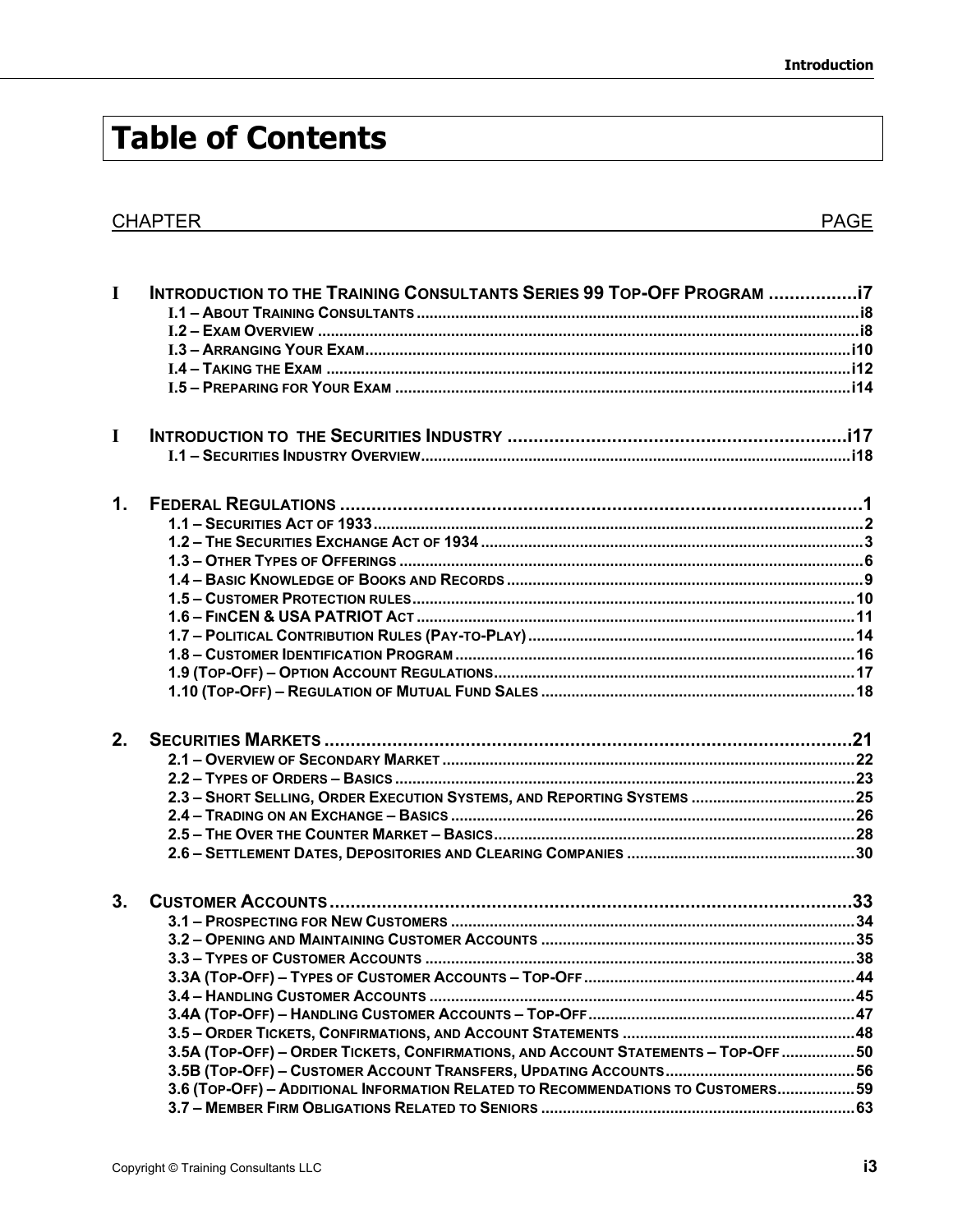| 4. |                                                                                              |  |
|----|----------------------------------------------------------------------------------------------|--|
|    |                                                                                              |  |
|    |                                                                                              |  |
|    |                                                                                              |  |
|    |                                                                                              |  |
|    |                                                                                              |  |
|    |                                                                                              |  |
|    |                                                                                              |  |
|    |                                                                                              |  |
|    |                                                                                              |  |
| 5. |                                                                                              |  |
|    |                                                                                              |  |
|    |                                                                                              |  |
|    |                                                                                              |  |
|    |                                                                                              |  |
|    |                                                                                              |  |
|    | 5.6 - FAIR DEALING WITH CUSTOMERS, BEST EXECUTION, AND CORPORATE ACTION DEADLINES  93        |  |
|    |                                                                                              |  |
|    |                                                                                              |  |
|    |                                                                                              |  |
|    | 5.10 (TOP-OFF) - BROKER-DEALERS CONDUCTING BUSINESS IN FINANCIAL INSTITUTIONS & PAYMENTS FOR |  |
|    |                                                                                              |  |
|    |                                                                                              |  |
|    |                                                                                              |  |
|    |                                                                                              |  |
|    |                                                                                              |  |
|    |                                                                                              |  |
|    |                                                                                              |  |
|    | 5.17 (TOP-OFF) - SOCIAL MEDIA SITES OF MEMBER FIRMS AND ASSOCIATED PERSONS  116              |  |
|    | 5.18 (TOP-OFF) - INVESTMENT COMPANY AND VARIABLE PRODUCT FILING AND REVIEW PROCEDURES  118   |  |
| 6. |                                                                                              |  |
|    |                                                                                              |  |
|    |                                                                                              |  |
|    |                                                                                              |  |
|    |                                                                                              |  |
|    |                                                                                              |  |
| 7. |                                                                                              |  |
|    |                                                                                              |  |
|    |                                                                                              |  |
|    |                                                                                              |  |
|    |                                                                                              |  |
|    |                                                                                              |  |
|    | 7.5 - EDUCATIONAL ACCOUNTS AND MUNICIPAL FUND SECURITIES - ADVANCED  155                     |  |
|    |                                                                                              |  |
|    |                                                                                              |  |
| 8. | <b>ADVANCED BROKER-DEALER OPERATIONAL KNOWLEDGE AND FINANCIAL RESPONSIBILITY</b>             |  |
|    |                                                                                              |  |
|    |                                                                                              |  |
|    | 8.2 - BROKER-DEALER CLEARING, DEPOSITORIES, AND TRADE REPORTING SYSTEMS  167                 |  |
|    |                                                                                              |  |
|    |                                                                                              |  |